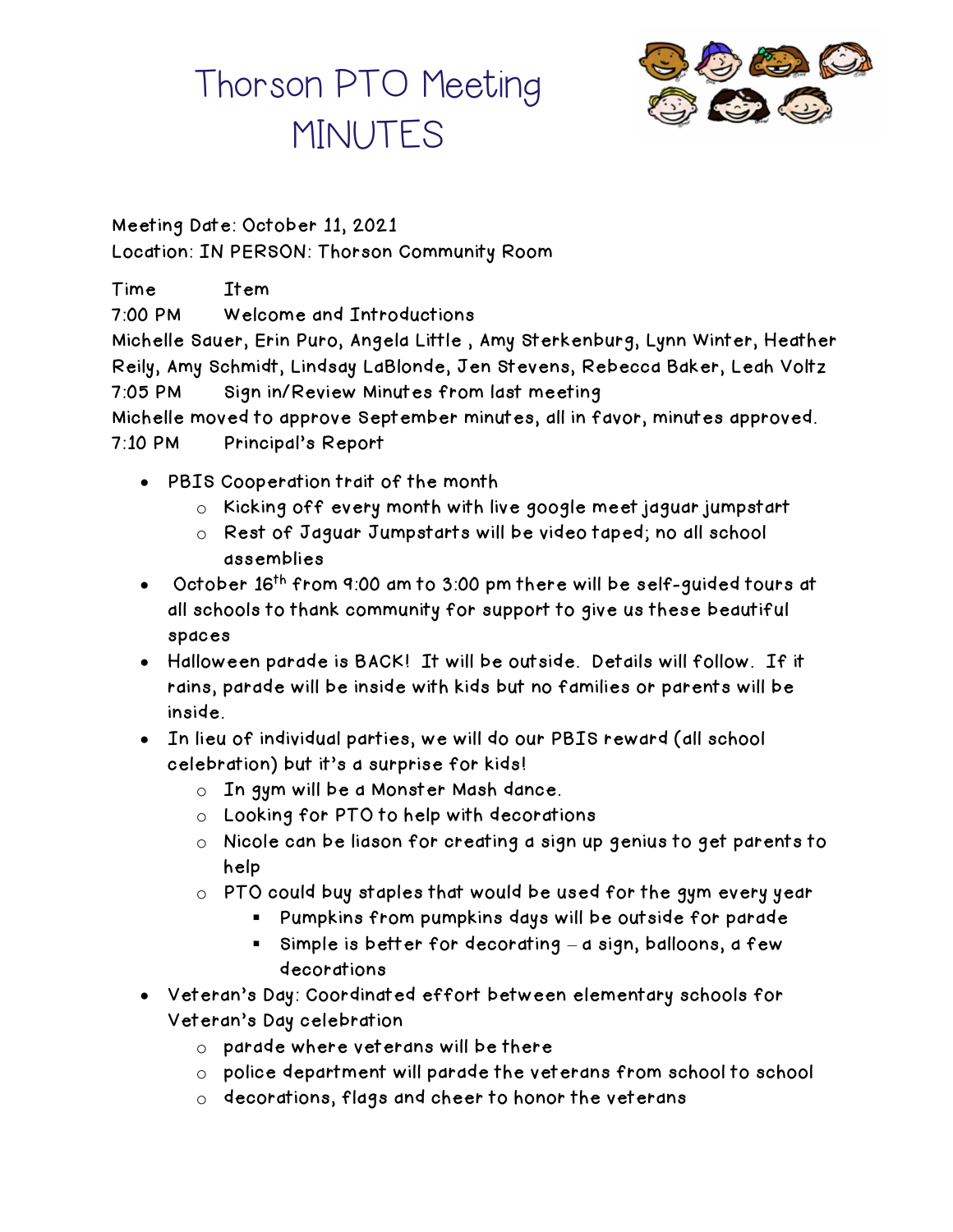

- o collecting money for honor flight
- 7:15 PM Treasurer's Report
	- General Fund: Balance \$53,599
		- o Adjusted for outstanding and approaching items: &52,900
	- Legacy (TAG) Fund: Balance \$8,224.36
	- Wayne's: \$2249 for Dunk Tank
		- o \$610 Dining for Dollars
	- Portraits: \$1700
	- Membership: \$2858.74 to date
	- Rock Art Welcome Board: \$721.76
		- o Supplies: \$189.12
	- Jen made a motion to move \$300 from FY19 remaining teacher allocation funds to FY22 part time teacher allocation. Rebecca seconded it. Motion passed. (Part time teachers will each get \$100)
	- Jen made a motion to move money allocated for Forward snacks (\$350) and move to Halloween Monster Mash. Michelle seconded it.

#### Business to Discuss:

- Grants Rebecca Baker
	- o Form for people to fill out
	- o October 1st, January 1st, April 1st
	- o More requests come in the beginning of the year
	- o 5 requests coming in
		- Mrs. Papke Thorson green squad; sturdy planter boxes for each grade to create an area with these. Each grade will be responsible for their boxes
			- \$600.00 for boxes (would need to be approved by school board)
			- Should be talked about with building and grounds crew to make sure they are put in the right place; Mrs. Papke has been in contact with John from grounds crew about placement and how to water them
			- Tie in PBIS celebration with garden
			- Groths will donate seeds and soil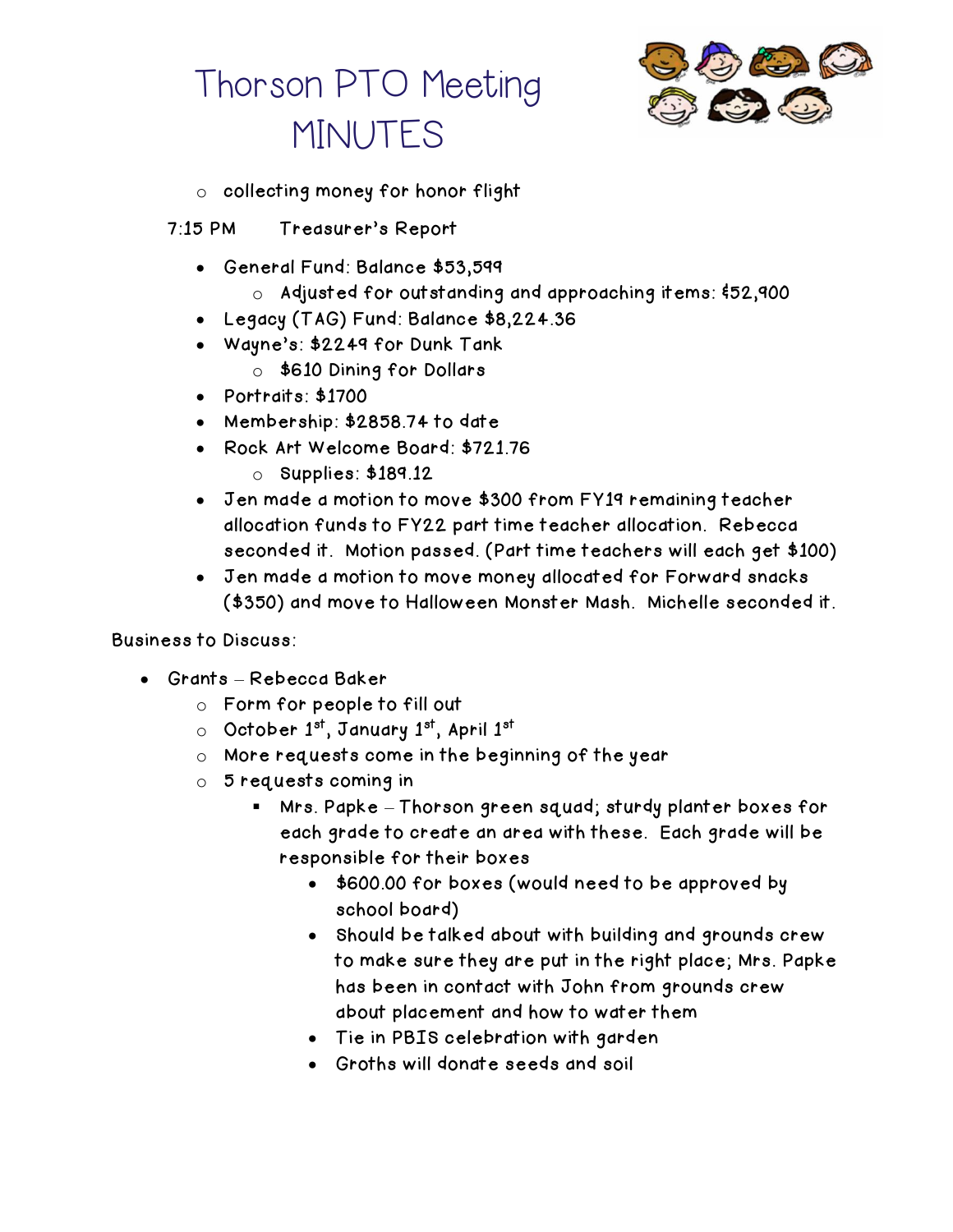

- Boxes need to have a way to be maintained; hoses, watering the flowers, etc.
- Mrs. Van Sluys Maniac Magee 50 copies (\$300.00)
- Mrs. O'Morrow-study playground carts and bases for baseball (\$1015.00)
	- The \$250.00 of playground fund is usually used so recommended to not take from this.
- Mrs. Winter-black lights; art teacher, many grade levels would also use them; Halloween bash; glow party (\$250.00)
- 4K teachers asking for \$300 for playhouse; parents would help assemble it. Will be put in nature center
	- John from grounds crew has offered to donate mulch for this area.
	- Concern for longevity of the playhouse but want to approve the funds for it.
	- Rachel may have an idea for this.
- Close to \$2500.00 for all the requests.
- Rebecca made motion to approve \$2500.00 for above grant requests. Michelle seconded. Discussion: leaves \$1652.00 for remainder of year. All in favor. Motion passed.
- Flexible seating was already bought and paid for.
- How to purchase these items: District will allow teachers to check out district P-card; they will send out PTO an invoice. Any push back, reach out to Ben at District Office.
- Playground and planters need to be approved at the board meeting. Rebecca will send a summary to Angela which will then go to board meeting.
- Rebecca will send emails to teachers who made grant requests.
- Mum Sale Recap Amy Sterkenburg
	- o Sold 603 mums
	- o Profited \$10 each (last year was \$8 each)
	- o \$5920 total profit from sale
	- o Lindsay LaBlonde and Theresa Piorkowski will chair next year
- Dining 4 Dollars/Wayne's Update Amy Sterkenburg
	- o \$600 for dining dollars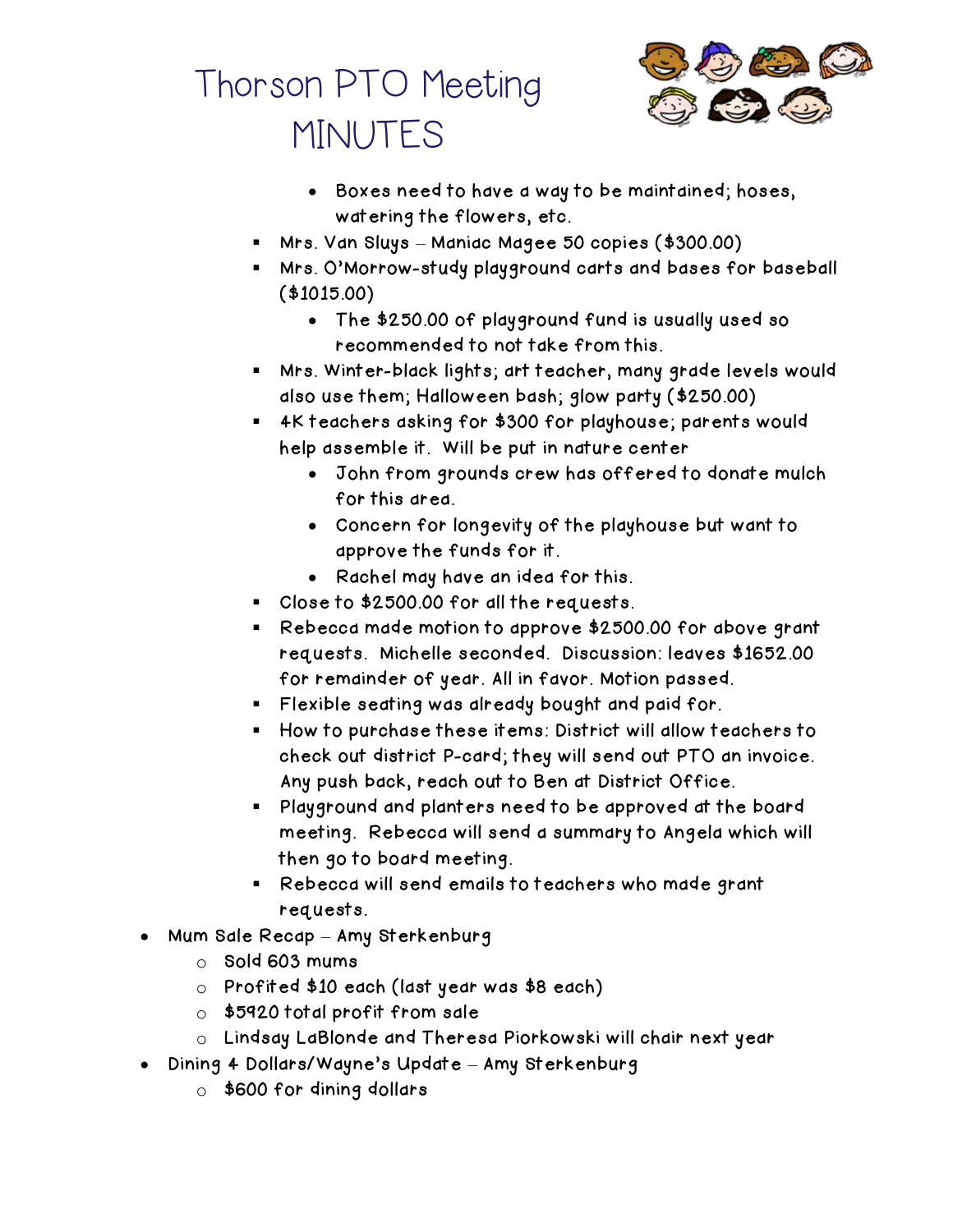

- $\circ$  Dunk tank \$2249.00
- o More parent volunteers next year if dunk tank is happening again
- o Movie theatre ropes at Thorson that can be used for this
- o Teachers loved it and had fun.
- o Asked if there was something school wanted to purchase and in future can advertise for what this is.
- $\circ$  Character boards to be used in front of school
	- 1 board to go on big brick wall that lists all character traits
	- Thorson Jaguars are... list all character traits
	- \$1200.00 with installation for the board
	- Still leaves \$1000.00 for PTO
	- Amy made a request to use \$1200.00 from dunk tank revenue for the board to be put on brick wall in front of school.
	- Amy made a motion to use \$1200.00 for board upon approval of board. Michelle seconded that motion. All in favor. Motion passed.
- o NEXT D4D: Little's BBQ; October 20<sup>th</sup> at Citgo in Grafton 11:00 am until sold out. All sales go to Thorson. Can preorder. Thorson website for preordering. Make sure marking correct time of pickup. 20% back to Thorson.
	- November Even Odds, must mention Thorson; 50% back to Thorson
- Spiritwear Amy Sterkenburg
	- o Ryan from Master Printwear said production is slow.
	- o No date as to when it will be here.
	- $\circ$  As soon as we have it, it will be in hands of families
- Celebration Rock Amy Sterkenburg
	- o 100% being used
	- o Going through a ton of paint because front and back is now being used
	- o Will be more expenses because going through paint quickly
- Hospitality Update Heather Reily
	- o Monthly celebration
		- Back to school celebration
		- October: Apple tree and raffle in lounge for teachers
		- Conference dinners-no need to do boxed dinners